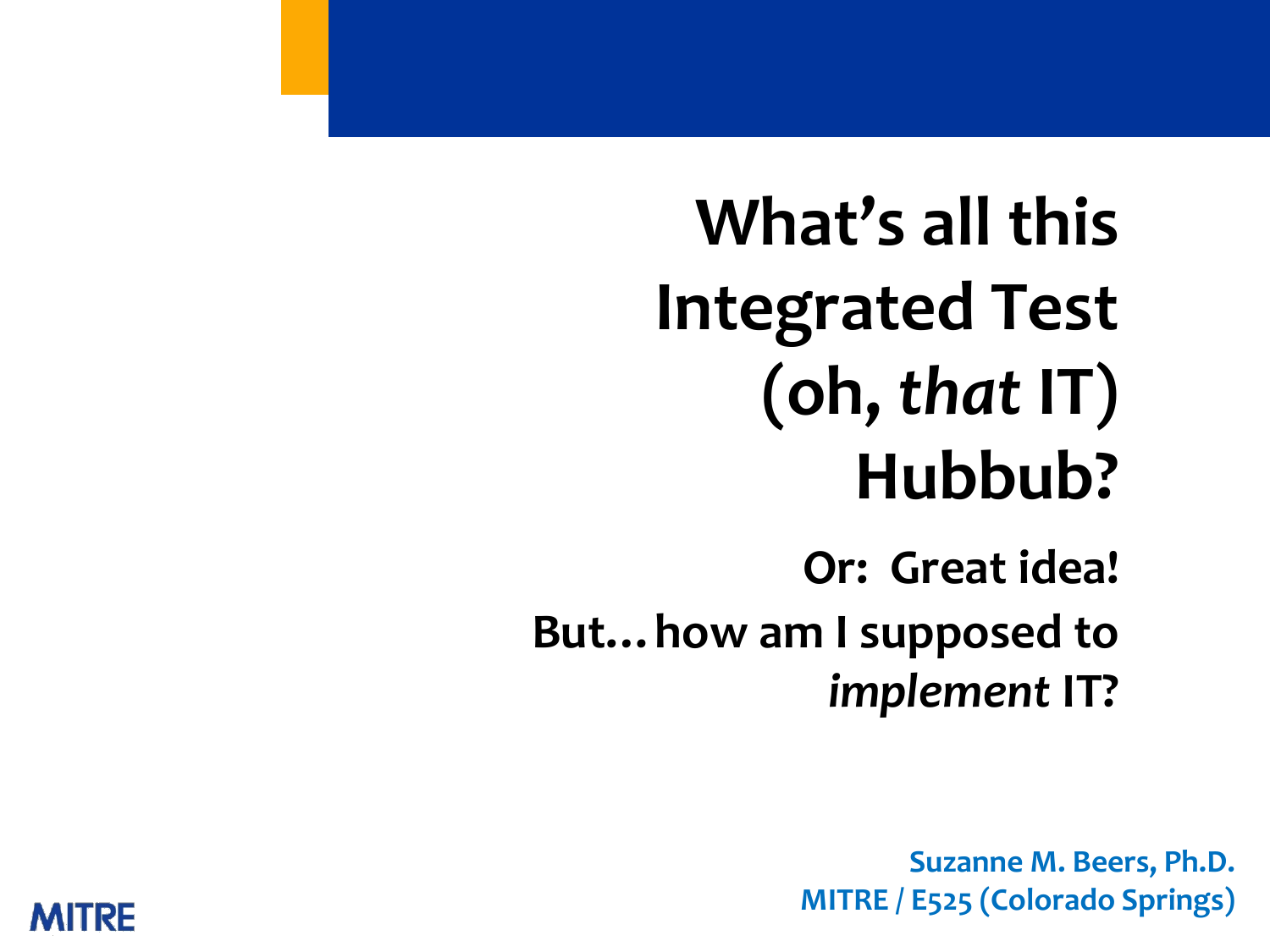### **Purpose**

- **Provide integrated developmental/operational (IDT/OT) testing policy history and definitions**
- Show how recent integrated testing policy changes **have led to a number of implementation challenges**
	- **Timing/content of test planning documentation**
	- **Conduct of dedicated operational test (OT)**
- **Peak under tent at policy implementation guidance**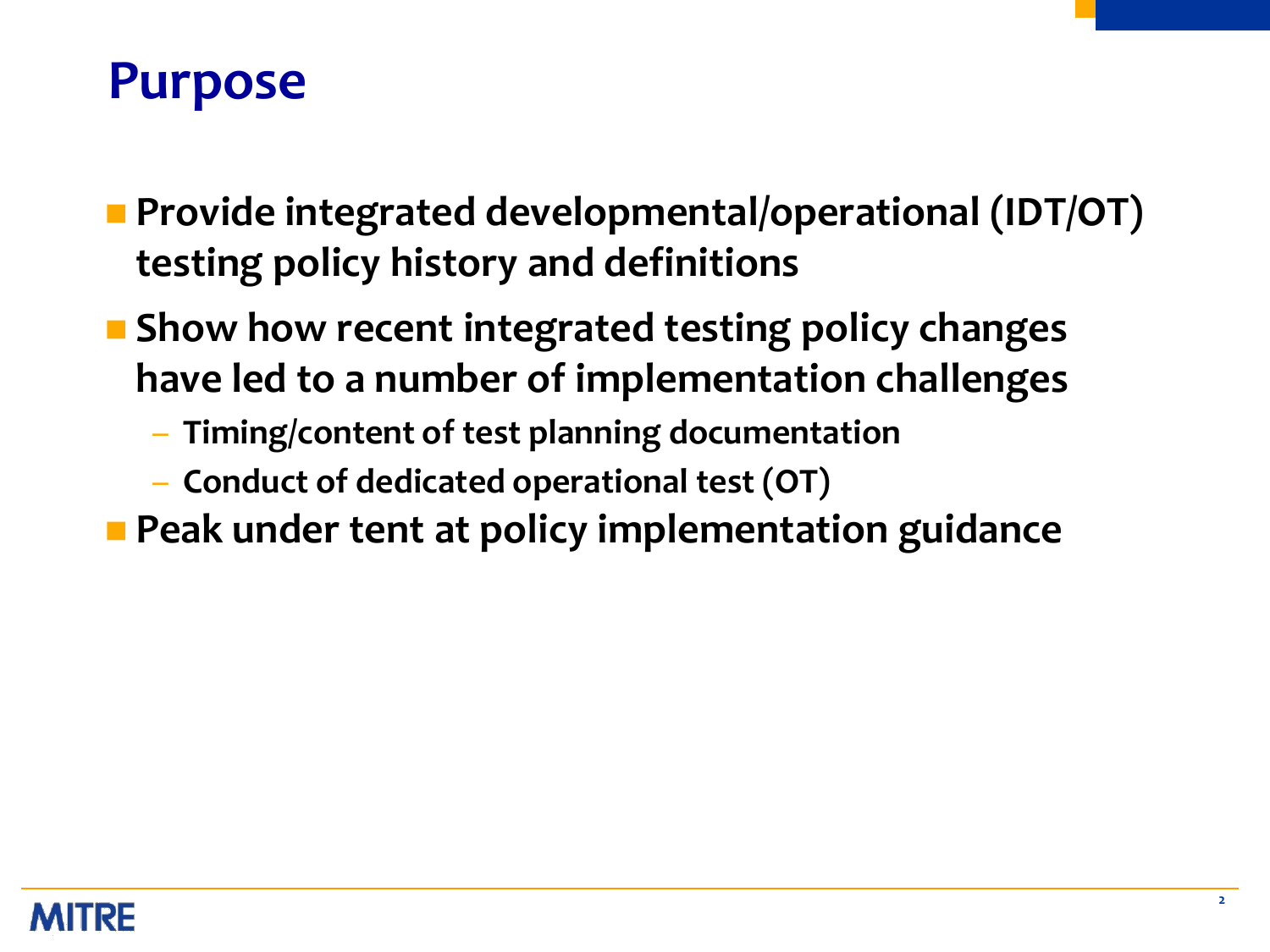### **Overview**

- **Why integrated testing (IT)?**
- **Integrated testing defined**
- **E** Current policy guidance
- **Recent changes**
- **Implementation challenges**
	- **Timing/Content**
		- **Test concepts**
		- **Test plans**
	- **Conduct**
		- **Dedicated operational test (OT) duration**
		- **OT data independence**
- **Summary**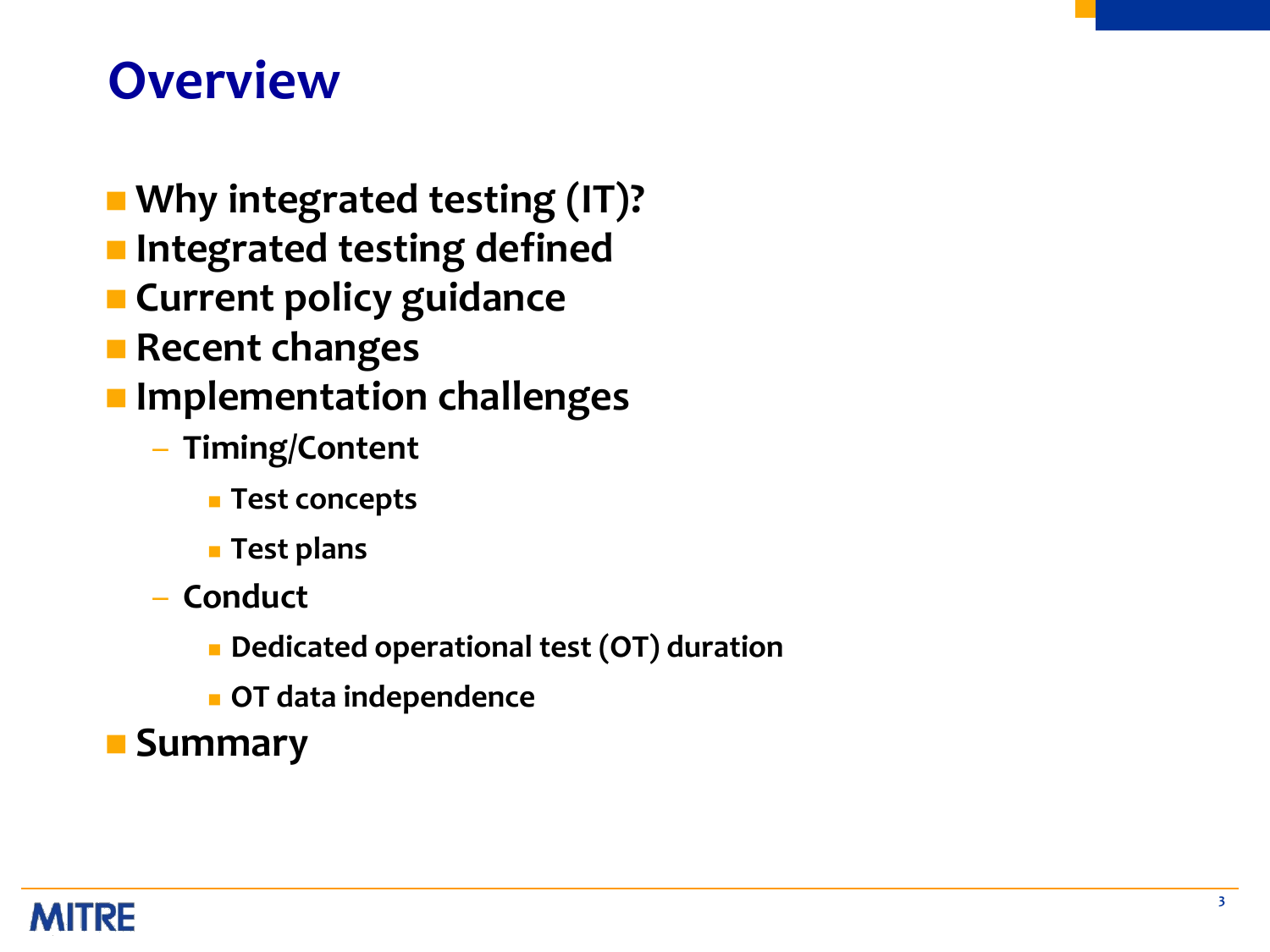# **Why Integrated Testing?**

**Cost & performance implications of "late" information**

– **Bolted-on vs. designed-in**

**Operational and testability look at requirements**



Figure 1-2. Life Cycle Cost Decision Impact and Expenditures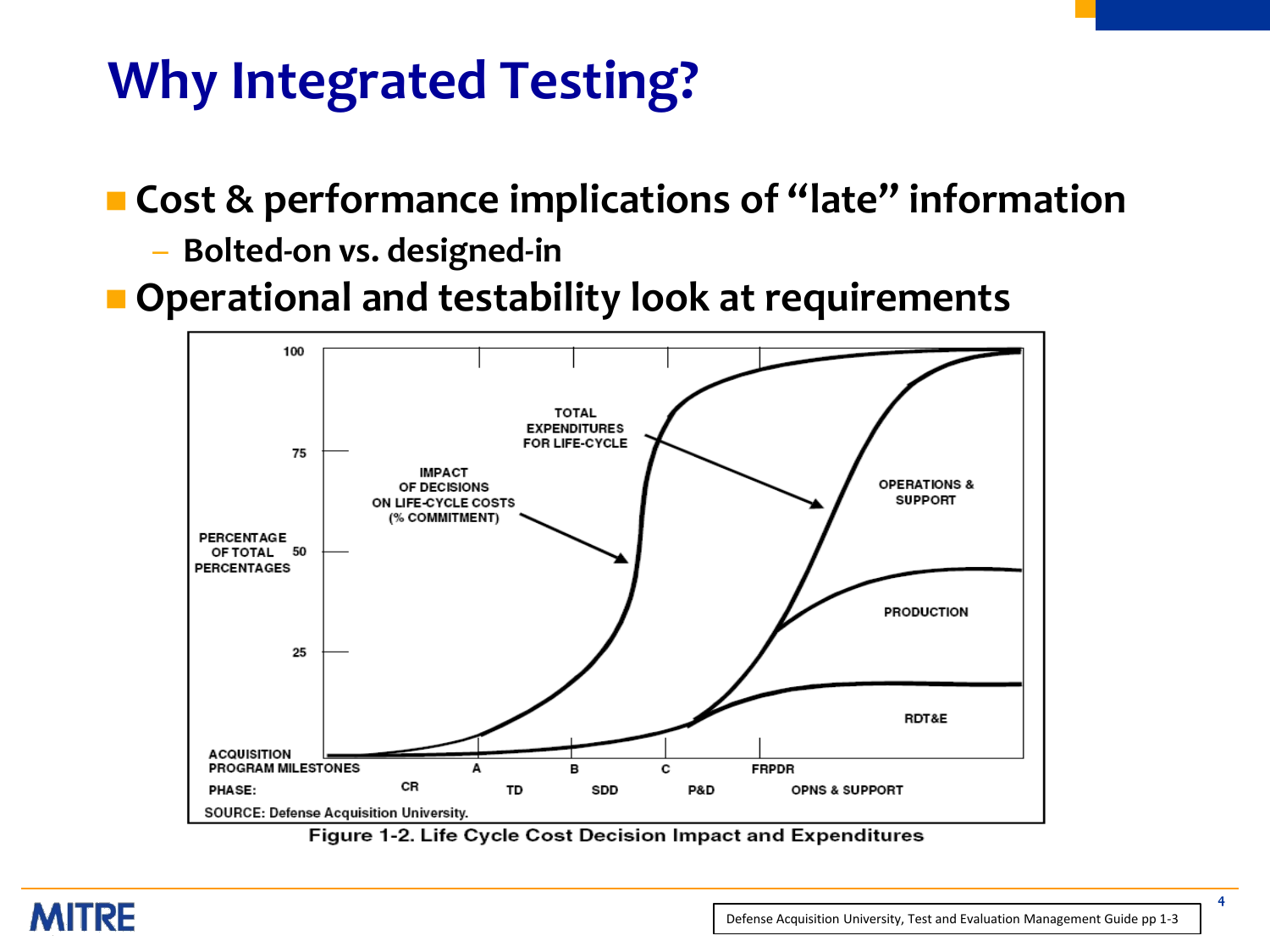### **…more critical for space systems**

- **Traditional OT&E model really falls short for space and other few-of-a-kind (C2) systems** 
	- **OT&E performed with satellite on orbit or C2 system installed**



#### **MITRE**

Sargeant, Stephen T. and Suzanne M. Beers*, "AFOTEC's Space Test Initiative: Transforming Operational Testing and Evaluation of Space System Capabilities"* ITEA Journal, Dec 2008, Vol 28, No. 4, pp. 351-359.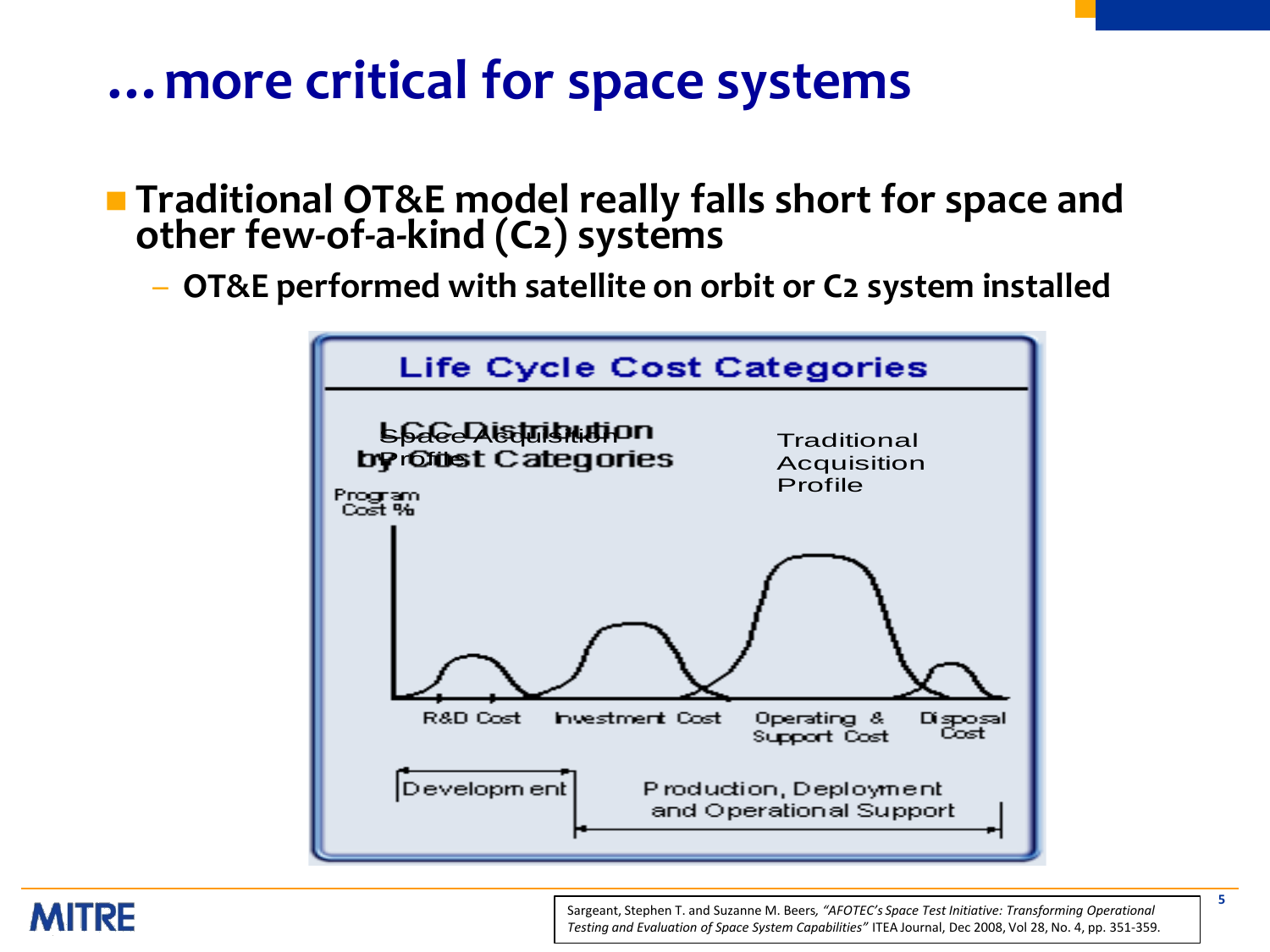### **DT/OT to IDT/OT Evolution - Past**

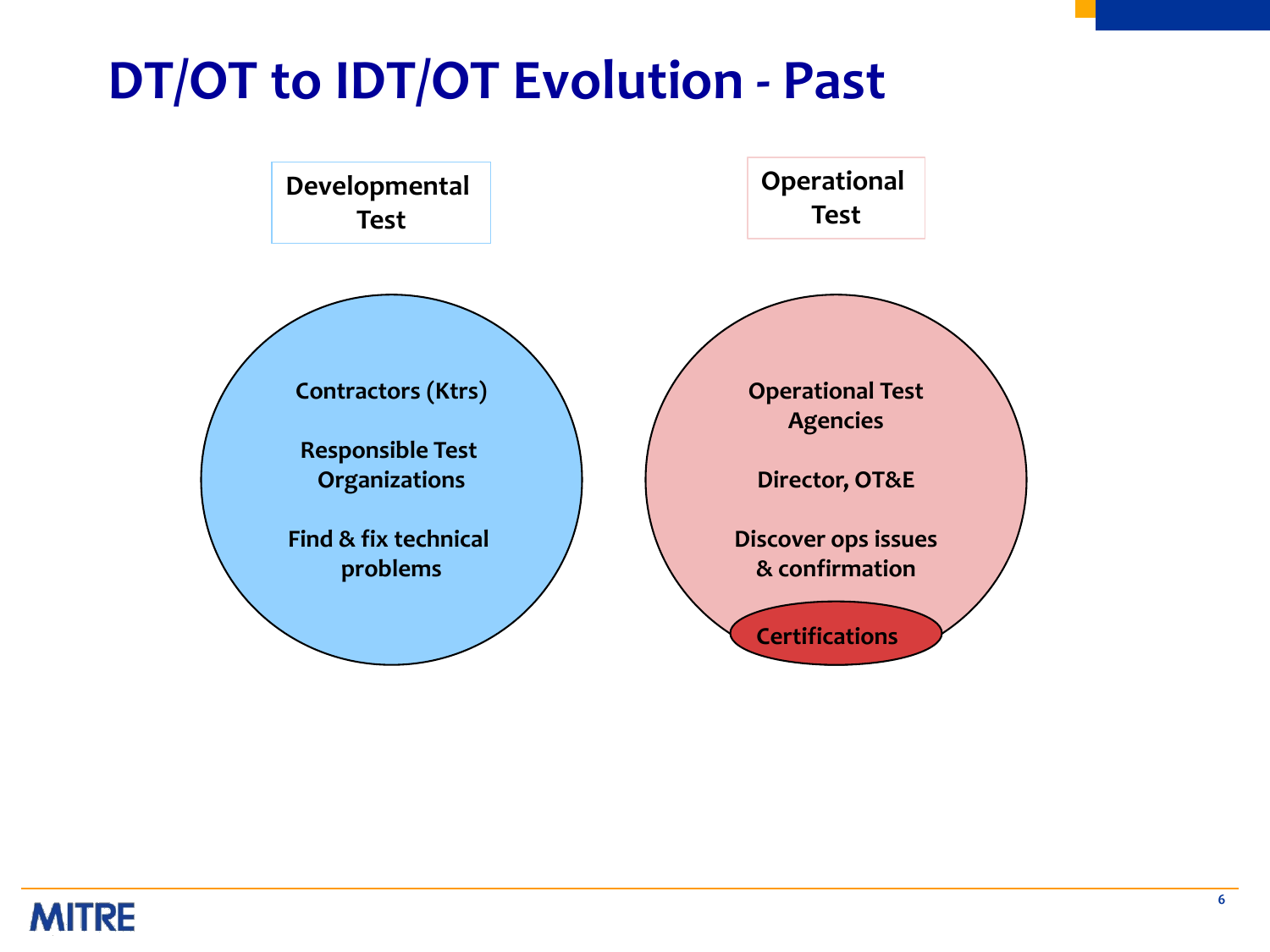# **DT/OT to IDT/OT Evolution - Present**



| <b>Ktrs</b> | Contractors                               |
|-------------|-------------------------------------------|
| RTO.        | Responsible Test Organization             |
| OTA         | <b>Operational Test Agency</b>            |
| DOT&E       | Director, Operational Test and Evaluation |

#### **MITRE**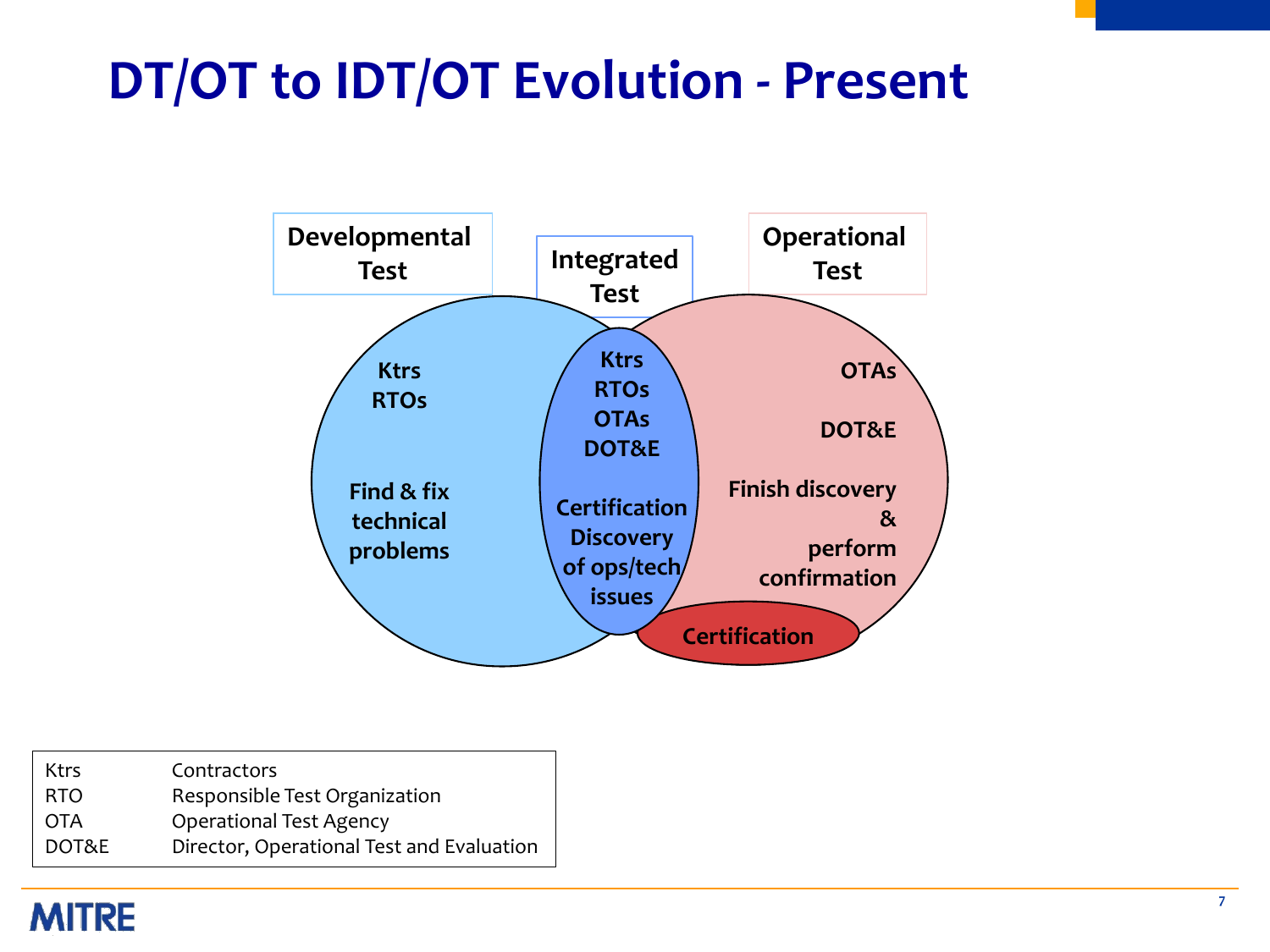# **DT/OT to IDT/OT Evolution - Future**



**WIN, WIN: Meets 2009 Weapon System Reform Act Capability in warfighters' hands ASAP Reduces cost, schedule, and risks**

#### **MITRE**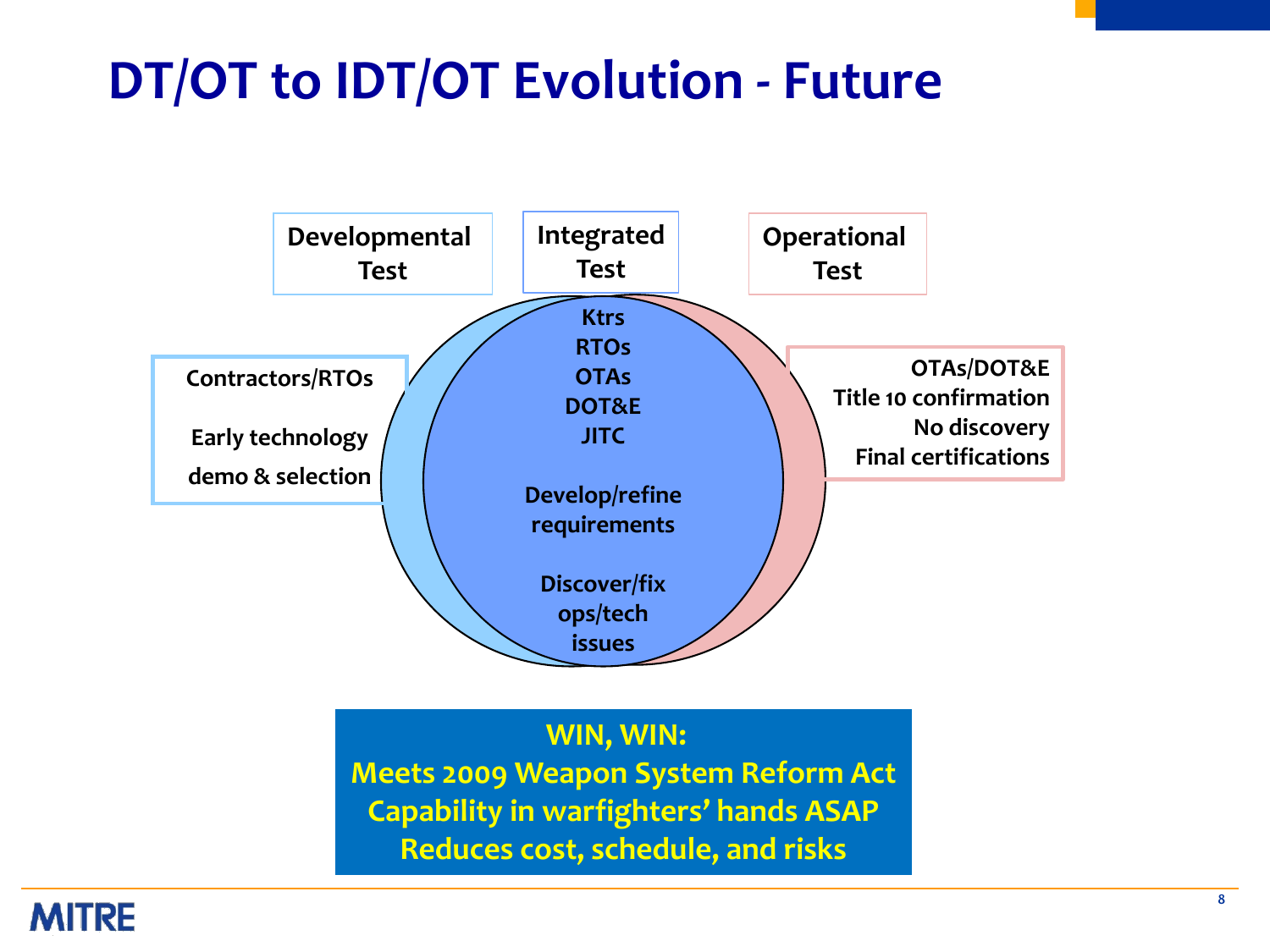# **Current Policy Guidance**

#### **U.S. Code, Title 10, Section 2399 (MDAP OT&E) & Section 139 (DOT&E)**

– **Timing**

- **SecDef shall provide that a MDAP may not proceed beyond LRIP until IOT&E is completed**
- **Operational testing of a MDAP may not be conducted until DOT&E approves the adequacy of the plans (including funding) for OT&E**
- **Conduct**
	- **OT&E defined**
		- **Field test, under realistic combat conditions…determining operational effectiveness and suitability…for use in combat by typical military users**
	- **Development/production contractor involvement**
		- **Only as planned in operational use**
		- **Not involved in any way in establishing criteria for data collection, performance assessment, or evaluation activities**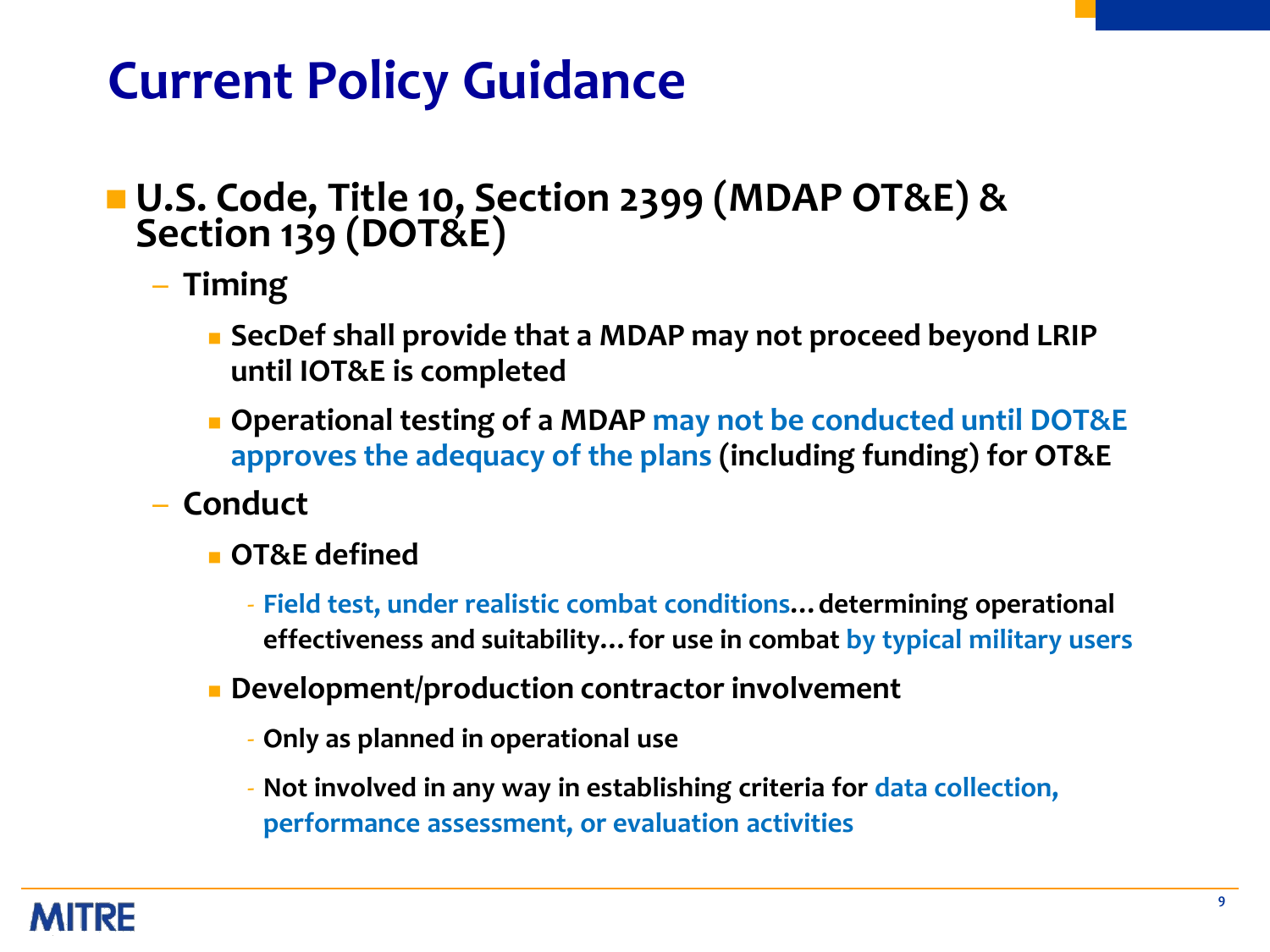# **Current Policy Guidance**

- **DoDI 5000.02 (8 Dec 08)**
	- **Timing**
		- **Lead OTA shall brief DOT&E on concepts for an OT&E 120 days prior to start**
		- **Submit the OT&E plan 60 days prior, and report major revisions as they occur**
	- **Conduct**
		- **OTA's shall conduct an independent, dedicated phase of IOT&E before full-rate production**
		- **OT&E shall be used to determine ops effectiveness & suitability under realistic operational conditions, including joint combat ops**
			- **Typical users shall operate and maintain the system**
			- **Production or production-representative articles**
			- **H/W and S/W alterations that materially change system performance, shall undergo OT&E**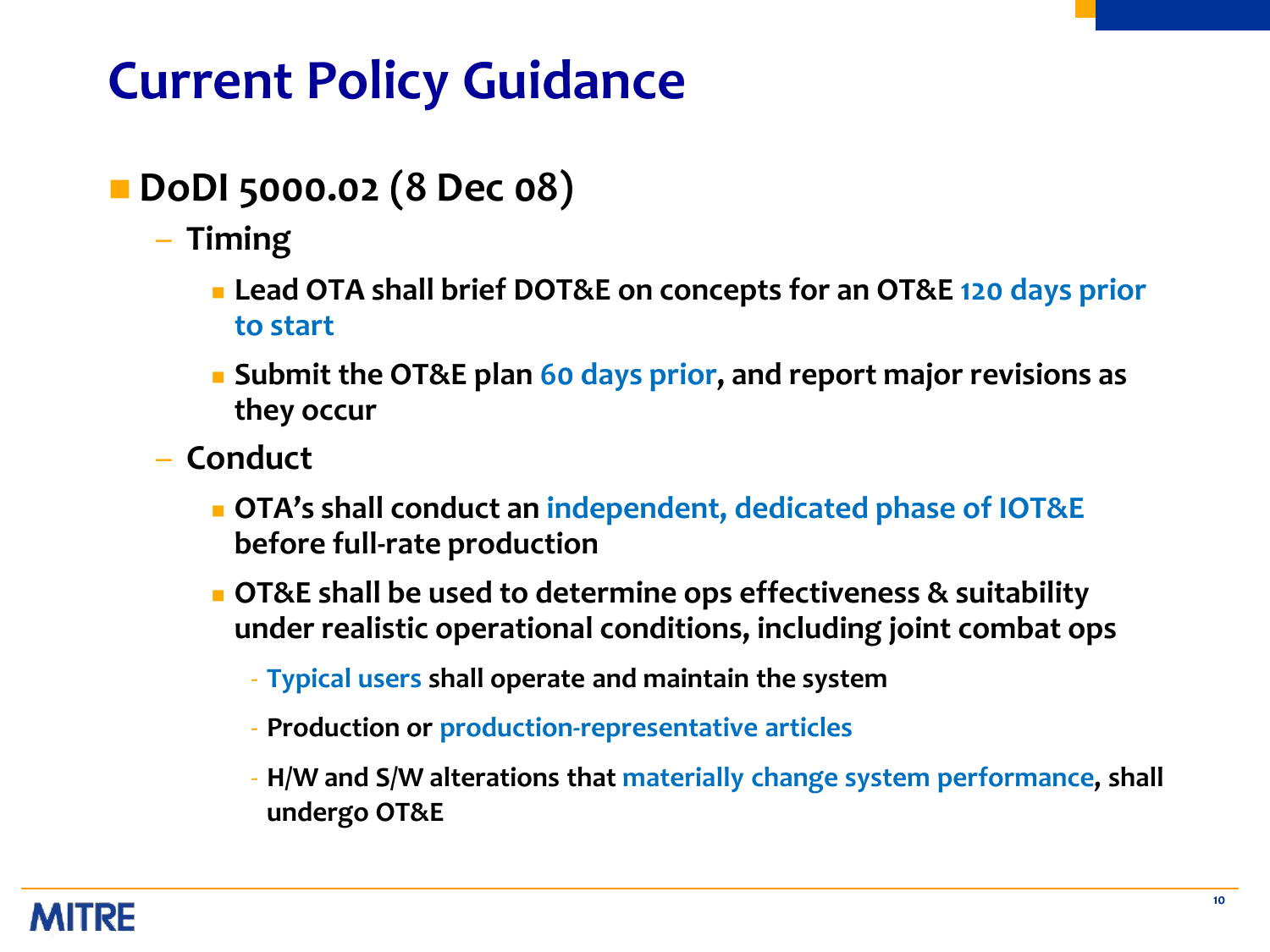### **2007 Integrated Testing Policy Letters**



OFFICE OF THE SECRETARY OF DEFENSE **WASHINGTION, DC 20301-1000** 

DEC 22 2007



OFFICE OF THE SECRETARY OF DEFENSE WASHINGTON, DC 20301



AFP 25 2009

MEMORANDUM FOR COMPONENT ACQUISITION EXECUTIVES

SUBJECT: Definition of Integrated Testing

Rigorous test and evaluation is key to the ability of the Department's acquisition process to provide the Soldiers, Sailors, Airmen, and Marines the systems on which they depend. As we strive to shorten acquisition timelines and meet performance, cost. and schedule thresholds, it is essential to achieve efficiency by integrating all testing (contractor and government).

*Integrated testing is the collaborative planning and collaborative execution of test phases and events to provide shared data in support of independent analysis, evaluation and reporting by all stakeholders particularly the development (both contractor and government) and operational test and evaluation communities*

The Reliability Improvement Working Group, established by our February 15, 2008 memo, is charged with implementing the mandate to integrate developmental and operational testing and will provide guidance to include this definition in the next update to the Defense Acquisition Guidebook.

Charle SMU

Dr. Charles E. McOueary Director, Operational Test and Evaluation

¶uus A∠ ames I. Finley

beputy Undersecretary of Defense for Acquisition and Technology

MEMORANDUM FOR: SEE DISTRIBUTION

SUBJECT: Test and Evaluation Policy Revisions

The fundamental purpose of test and evaluation is to provide knowledge to assist in managing the risks involved in developing, producing, operating, and sustaining systems and capabilities.

T&E measures progress in both system and capability development. T&E provides knowledge of system capabilities and limitations to the acquisition community

*T&E expertise must be brought to bear at the beginning of the system life cycle to provide earlier learning about the strengths and weaknesses of the system under development*

> • Developmental and operational test activities shall be integrated and seamless throughout the system life cycle. As technology, software, and threats change,

ised to assess current mission performance and inform he development of new capability requirements.

comparison with current mission capabilities using trable improvements can be determined. If such evaluation ve the Service Component shall propose an alternative

ements to mission capability and operational support based e reported in terms of operational significance to the user. shall be conducted in the mission context expected at time the user's capability document, and consider any new

validated threat environments that will alter operational effectiveness.

To maximize the efficiency of the T&E process and more effectively integrate developmental and operational T&E, evaluations shall take into account all available and relevant data and information from contractor and government sources.

Dr. Charles E. McQueary Director, Operational Test & Evaluation Jnder∕Socretary of Defe Technology & Logistics

nts.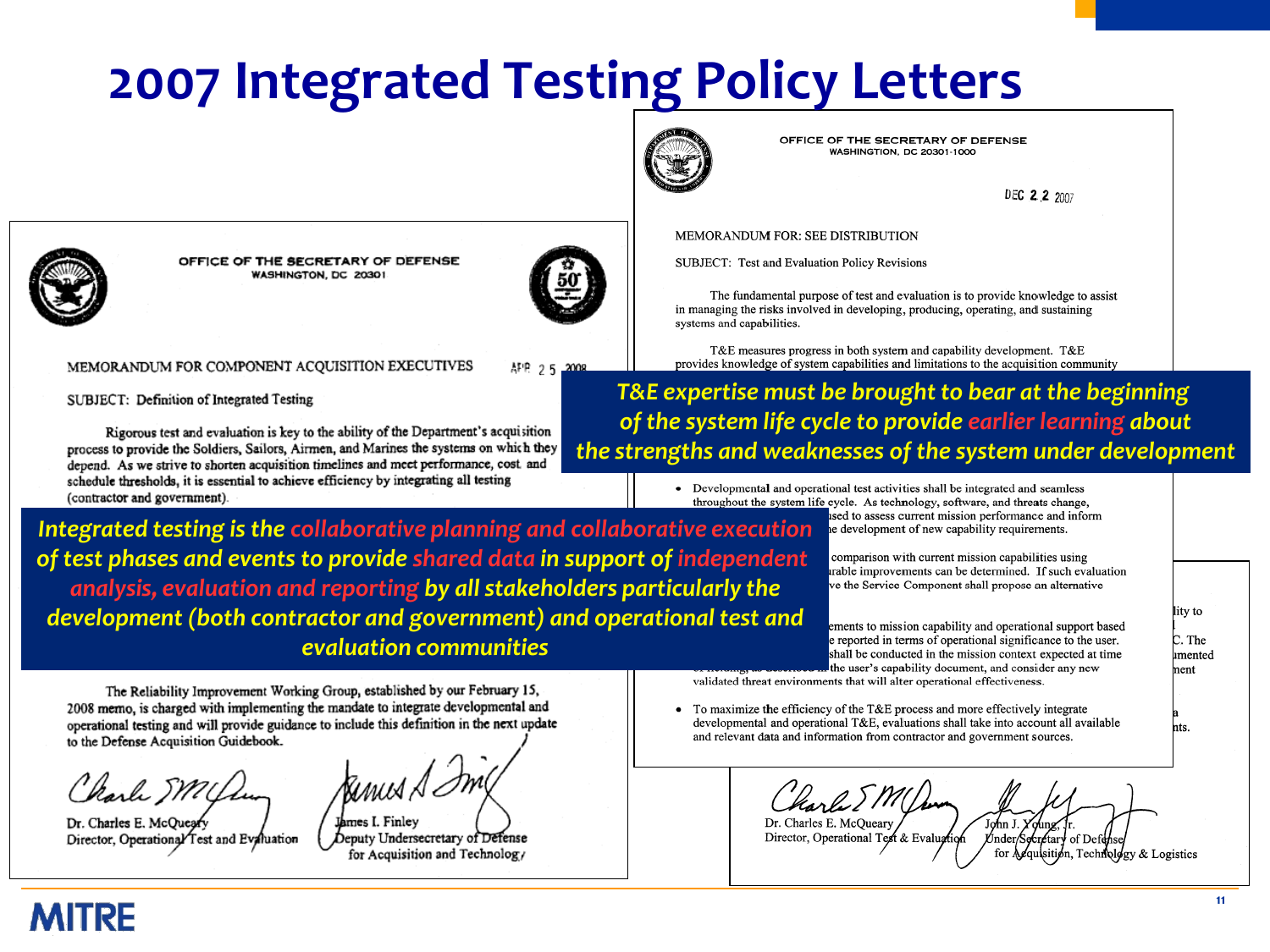### **2008 Revised Space Test Anatomy**

- **AFOTEC's Space Test Initiative became AF's Space OT&E Model (SOT&EM) in AFI 99-103, Chap 8**
	- **Maximize early influence opportunities; real integrated testing**
	- **Agile analysis and reporting**
	- **System-of-system evaluation**



#### **Air Force's instantiation of integrated testing**

#### **MITRE**

Sargeant, Stephen T. and Suzanne M. Beers*, "AFOTEC's Space Test Initiative: Transforming Operational Testing and Evaluation of Space System Capabilities"* ITEA Journal, Dec 2008, Vol 28, No. 4, pp. 351-359.

**12**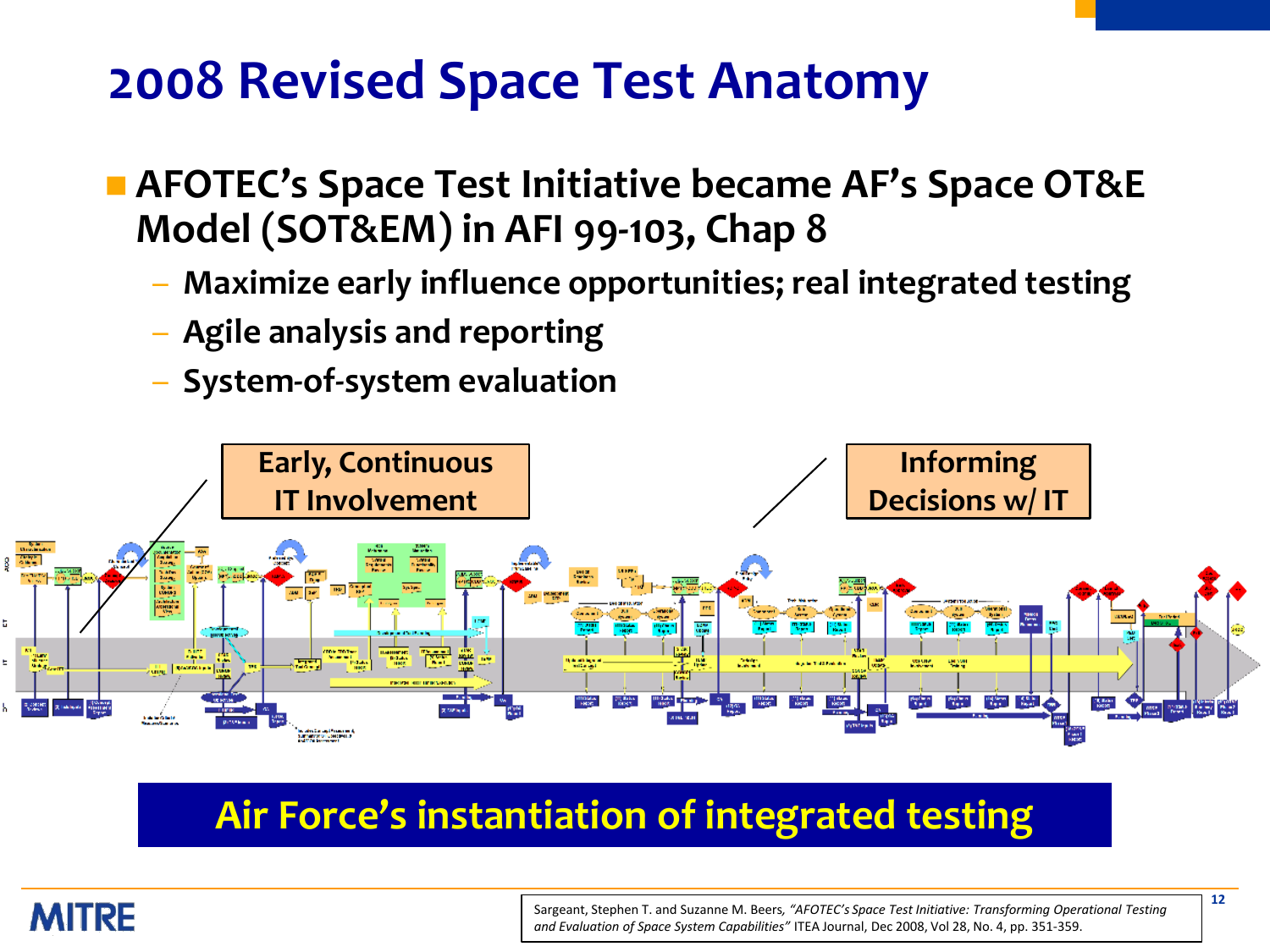### **2009 Weapon Systems Acq Reform Act**

- **Establishes Director, Developmental T&E**
- **S.454, Section 102 Duties**
	- **Policy and guidance in coord with DOT&E, integration of DT/OT**
	- **Review and approve DT&E plan within TEMP**
	- **Monitor and review MDAP DT&E activities**
	- **Identify improvements to DT&E organizations and capabilities**
	- **Develop Joint Annual Report on DT&E/SE objectives fulfillment**
	- **Issue Joint Guidance on performance measurement**

#### **Mirroring DOT&E responsibilities for DT&E**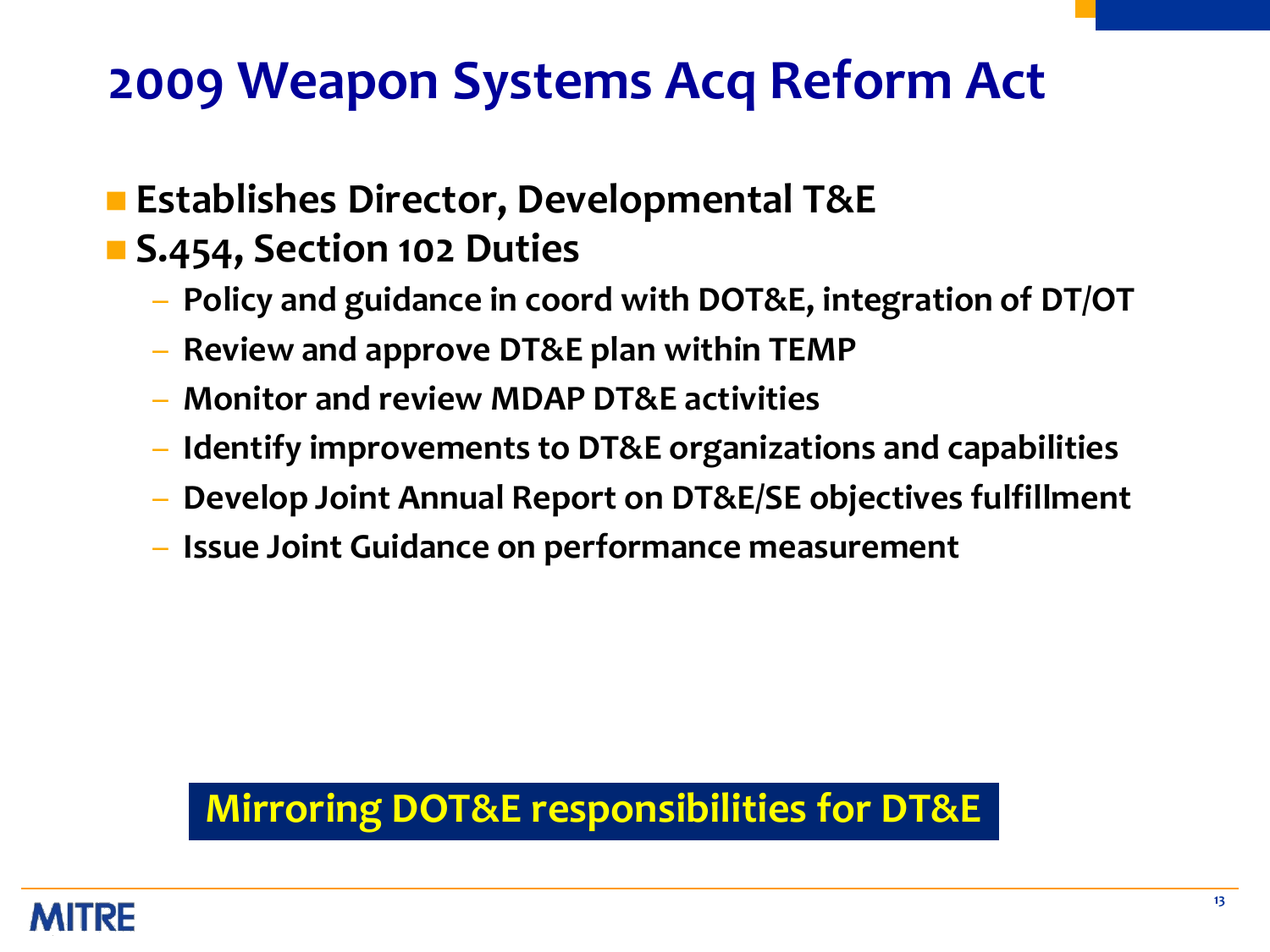# **So how to implement IT timing policy…**

- **U.S. Code, Title 10, Section 2399 (MDAP OT&E) & Section 139 (DOT&E)**
	- **SecDef shall provide that a MDAP may not proceed beyond LRIP until IOT&E is completed**
	- **Operational testing of a MDAP may not be conducted until DOT&E approves the adequacy of the plans (including funding) for OT&E**
- **DoDI 5000.02 (8 Dec 08)**
	- **Lead OTA shall brief DOT&E on concepts for an OT&E 120 days prior to start**
	- **Submit the OT&E plan 60 days prior and report major revisions as they occur**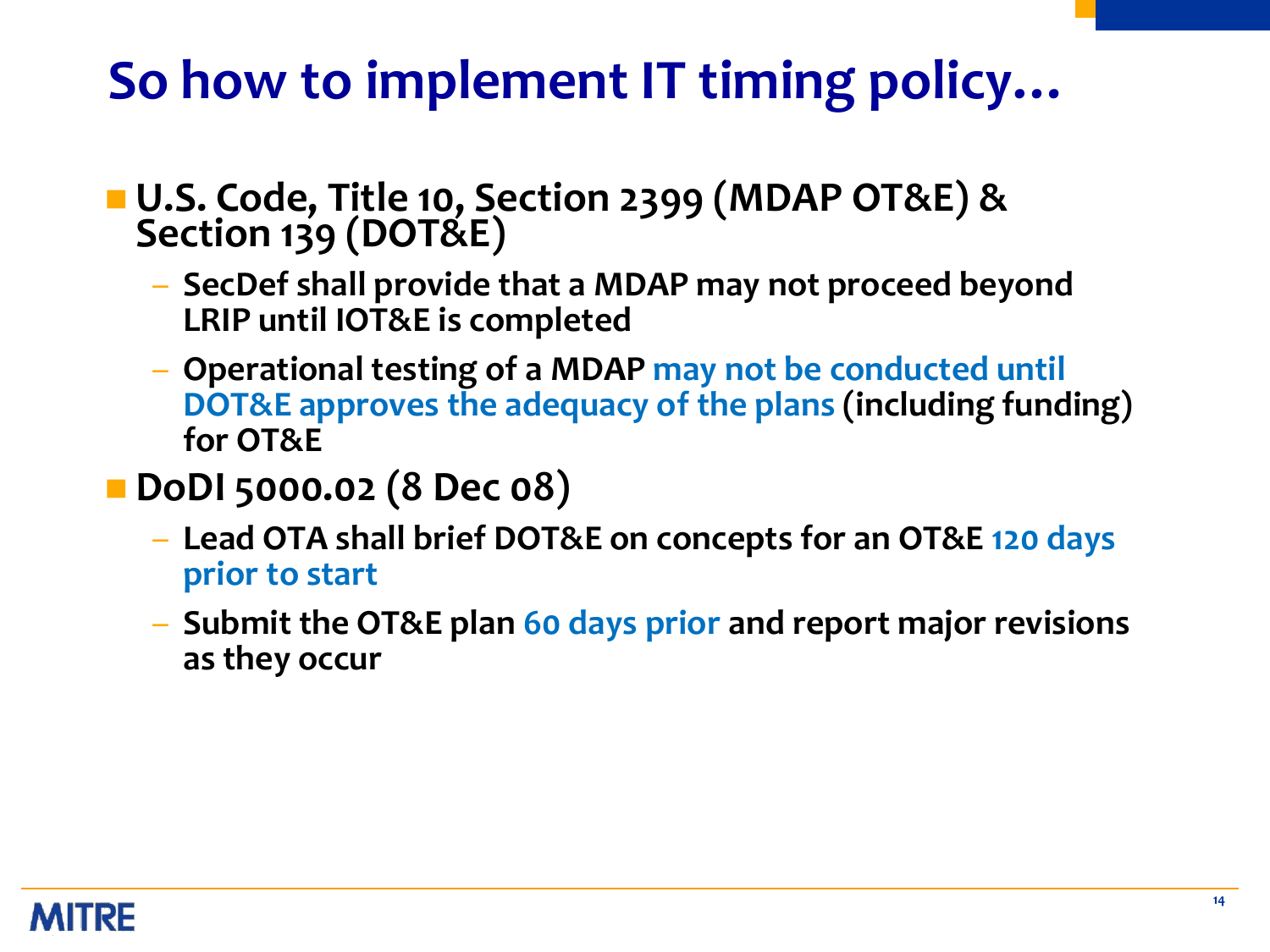# **Where's the starting line?**

- **Test concept brief and test plan delivery for adequacy approval** *prior to dedicated OT***…where's the starting line? Proposed guidance** 
	- **Present test concept/draft plan to DOT&E early-on (pre MS-B)**
		- **Provide integrated test strategy**
		- **Early plan, but rigorous enough to include:**
			- **Who will do what (DT, IT, OT events)?**
			- **What/when information is needed to inform critical decisions?**
			- **Where/how evaluated (unique test resources, experimental design)?**
	- **Delivered w/ sufficient time to assess adequacy before execution**
		- **Test plan(s) delivered prior to majority of IT data collect**
			- **Plans/versions as knowledge is gained on acquisition/test strategies,**
			- **In time to execute T&E to inform critical decisions (MS-C, LRIP, IOC, etc.)**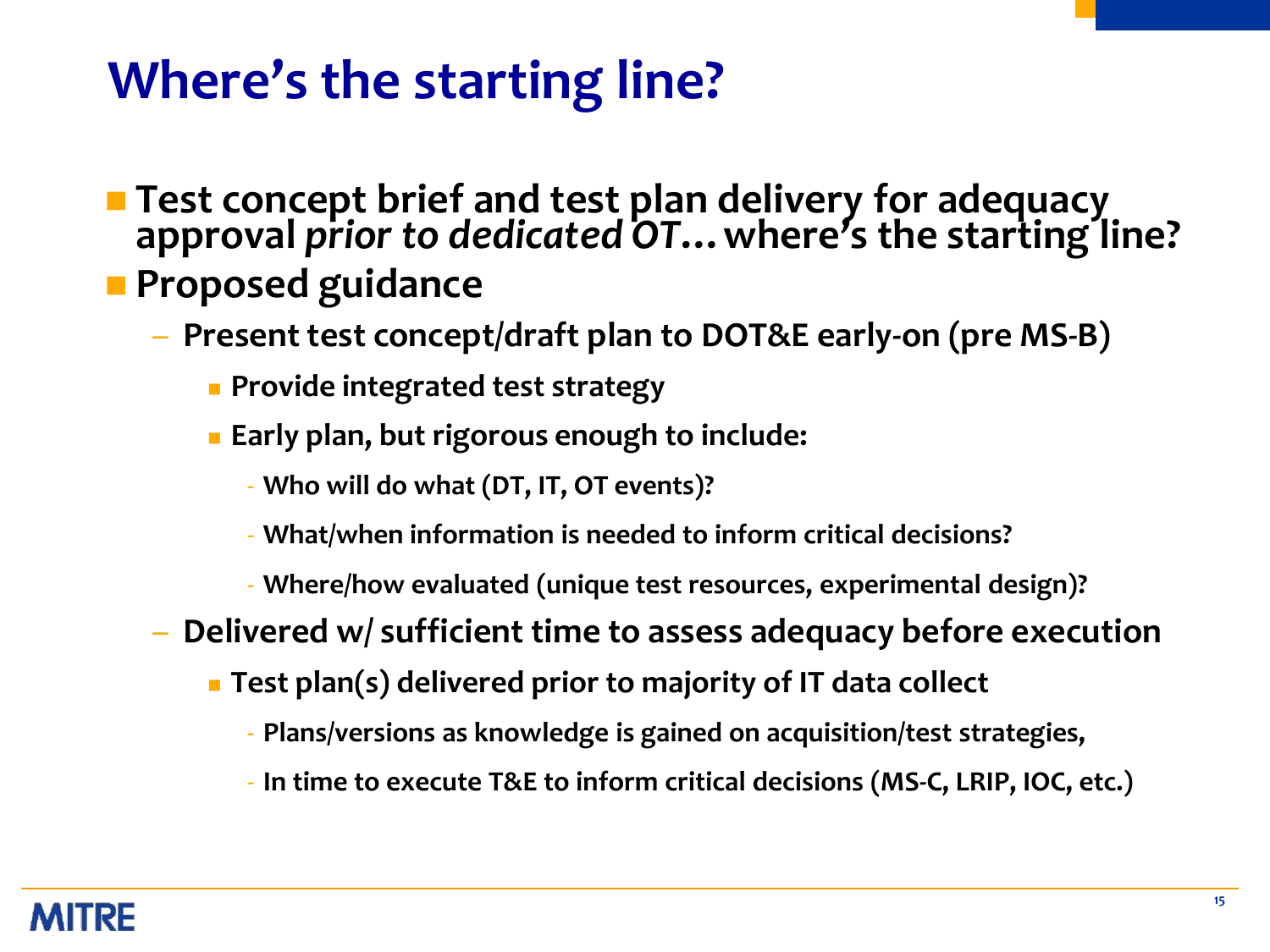### **…and OT&E duration policy**

#### ■ U.S. Code, Title 10, Section 2399 (MDAP OT&E) & **Section 139 (DOT&E)**

- **OT&E defined**
	- **Field test, under realistic combat conditions…determining operational effectiveness and suitability…for use in combat by typical military users**
- **DoDI 5000.02 (8 Dec 08)**
	- **OTA's shall conduct an independent, dedicated phase of IOT&E before full-rate production**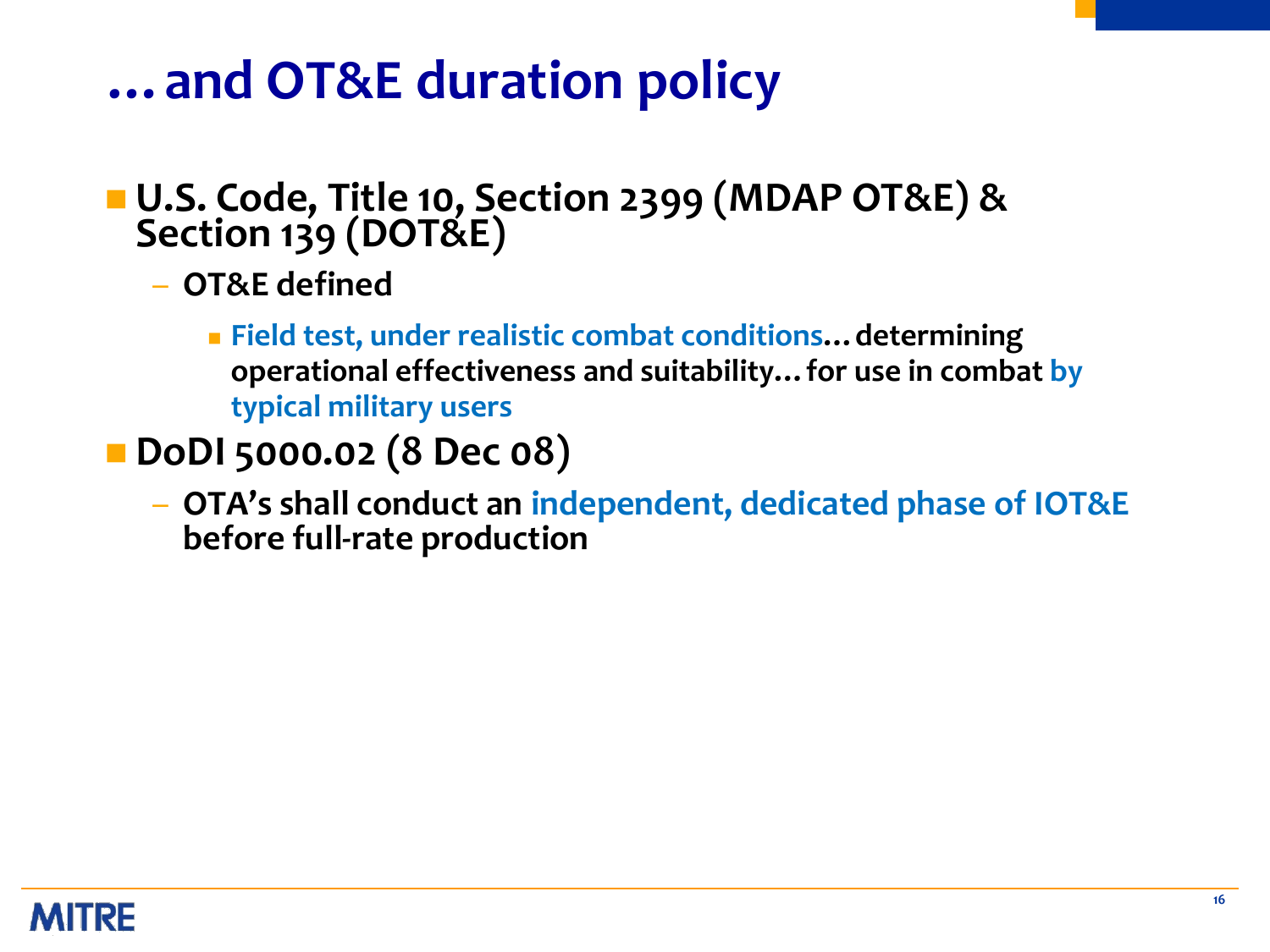# **How much OT is enough?**

- **How much dedicated OT time is required?**
- **Proposed guidance** 
	- **No pre-defined dedicated OT duration requirement**
	- **During test strategy development, determine OT objectives satisfied with IDT/OT events' data**
	- **Plan dedicated OT events to fill data/knowledge gaps**
	- **Plan a "confirmatory event"** 
		- **Short, operational, independent event**
		- **Confirms knowledge gained through IDT/OT evaluations**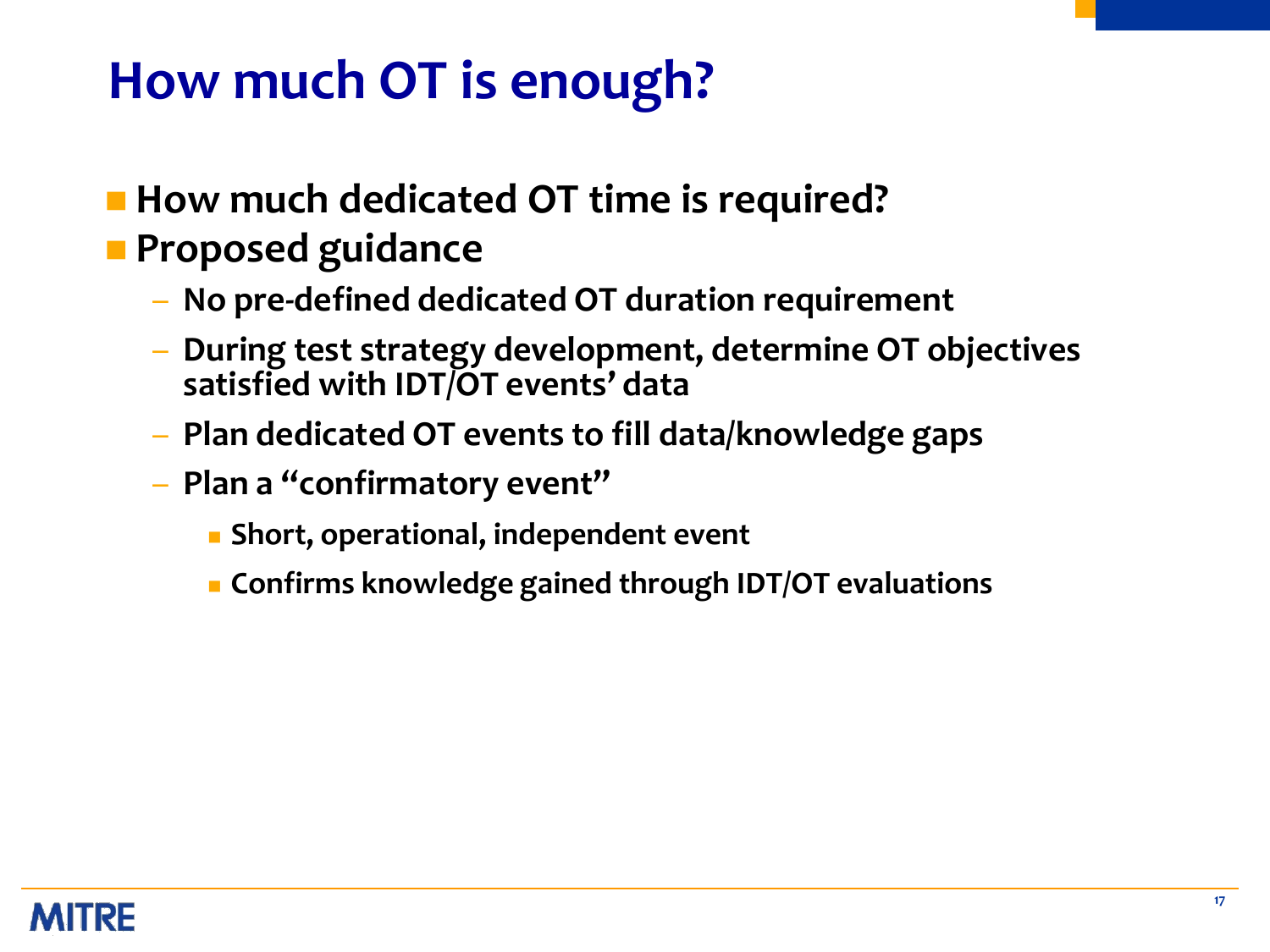### **…and valid OT&E data policy**

#### **U.S. Code, Title 10, Section 2399 (MDAP OT&E) & Section 139 (DOT&E)**

- **Development/production contractor involvement**
	- **Only as planned in operational use**
	- **Not involved in any way in establishing criteria for data collection, performance assessment, or evaluation activities**

#### **DoDI 5000.02 (8 Dec 08)**

- **OT&E shall be used to determine ops effectiveness & suitability under realistic operational conditions, including joint combat ops**
	- **Typical users shall operate and maintain the system**
	- **Production or production-representative articles**
	- **H/W and S/W alterations that materially change system performance, shall undergo OT&E**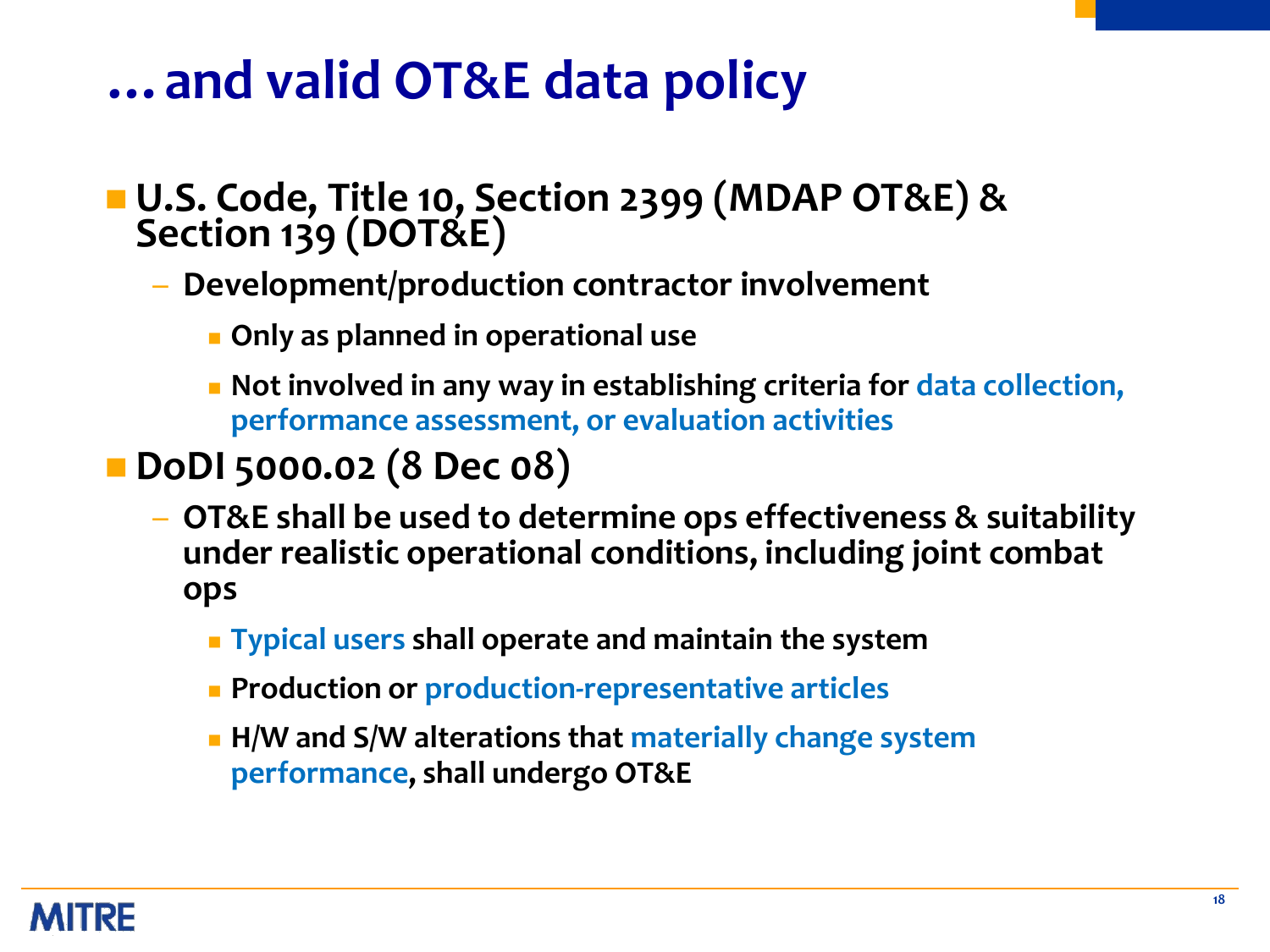### **Do these data count?**

- **Does data collected during IT periods count for dedicated OT evaluations?**
- **Proposed guidance** 
	- **OTA establish a procedure for evaluating data pedigree**
		- **System H/W and S/W configuration changes**
		- **Operational and operator artificialities (i.e., contractor involvement)**
	- **Data evaluation criteria tools and techniques needed**
		- **Criteria/evaluation methods for separating data into** 
			- **Valuable for insight**
			- **Usable for effectiveness and suitability evaluation**
		- **Data warehouses to capture relevant data pedigree information**
		- **Objective configuration change assessment methodology**
			- **Did the change really affect the performance data I've already collected?**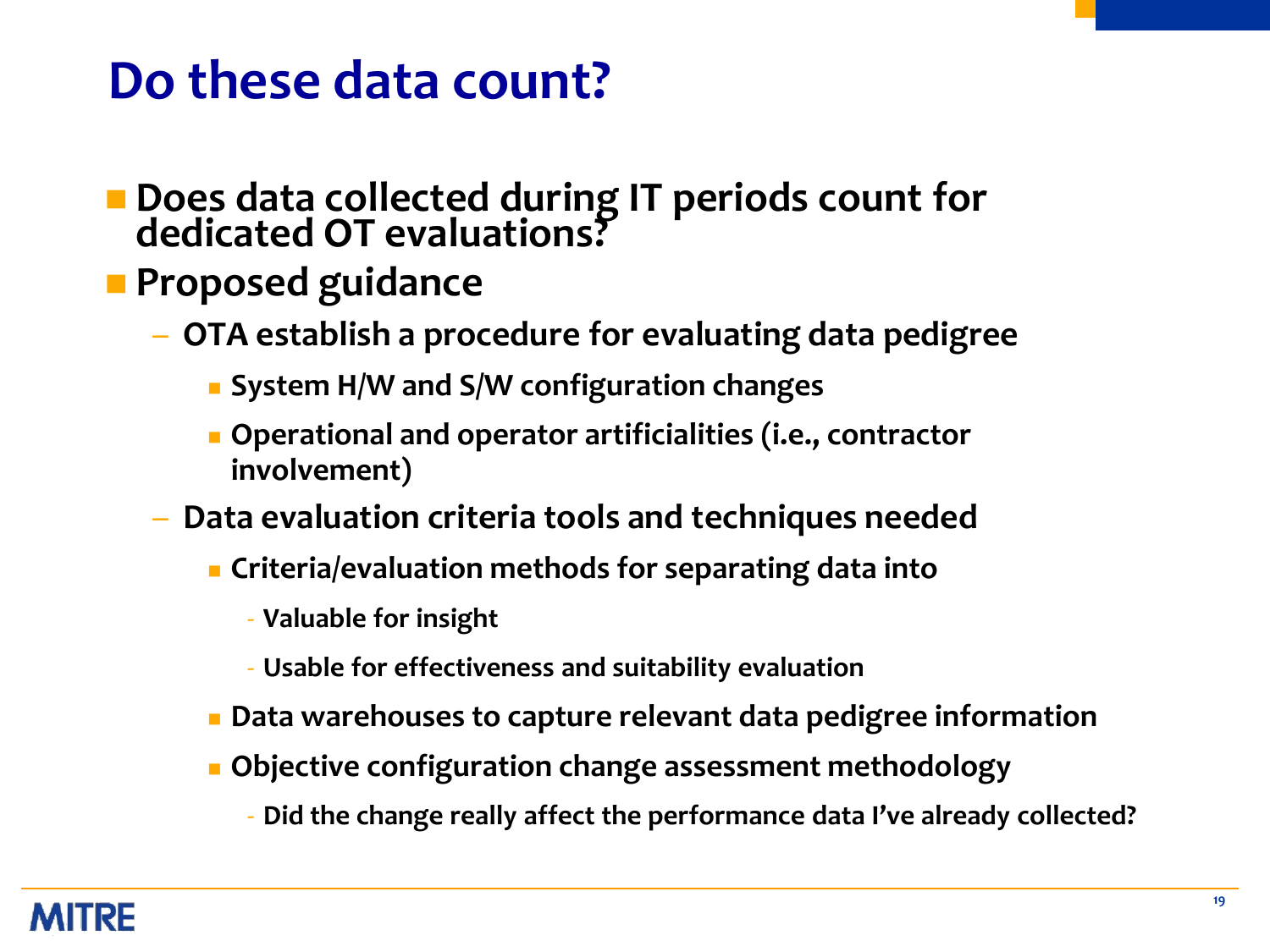### **Summary**

#### **Test community moving toward integrated testing**

- **Early information to maximize system performance and minimize costs**
- **Where rubber meets the road, implementation challenges**
	- **Test concept briefs/early test plans required with sufficient information to understand who, what, where, when, how**
	- **Test plan(s) submitted prior to majority of data collection**
	- **Dedicated OT&E duration required to meet objectives**
	- **OT&E data free of real/perceived developer influence, then independently evaluated**